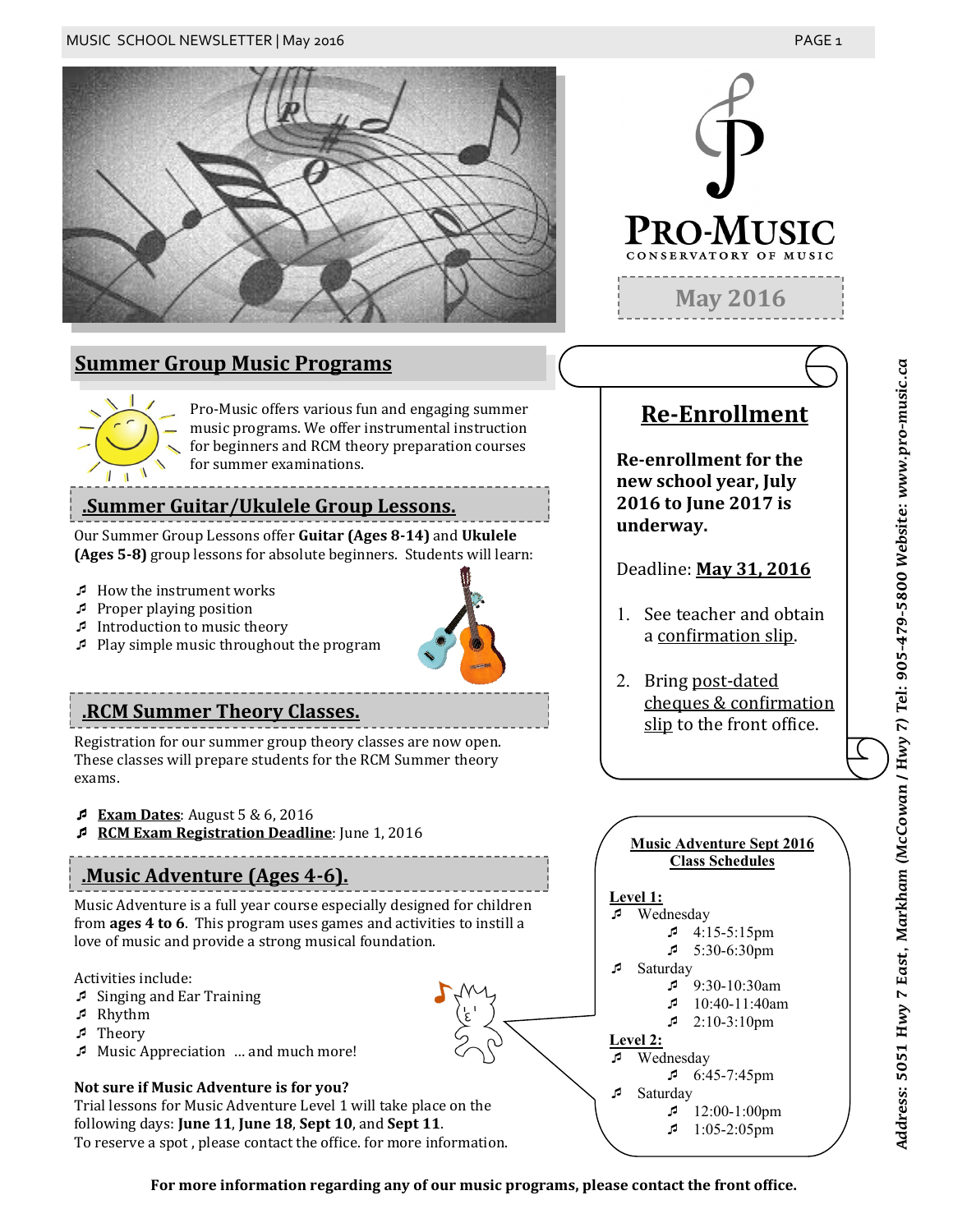## **.AWARDS AND ACHIEVEMENTS.**

Pro-Music is proud of our students' accomplishments; we owe our standard of excellence to their hard work and dedication. For more awards and achievements, please see the certificates posted on the walls of our school!

## **.York Region District School Board Enrichment Band.**

 Leo Xie is accepted to YRDSB Enrichment Band, First Chair alto saxophone (Elementary School). Leo studies with Daniel Smith.

| .Yip's Music Festival. |                                                                                         |                                                  |                |  |  |
|------------------------|-----------------------------------------------------------------------------------------|--------------------------------------------------|----------------|--|--|
| <b>Student</b>         | <b>Class</b>                                                                            | <b>Results</b>                                   | <b>Teacher</b> |  |  |
| Rishana Senthan        | Piano Grade 2 List A                                                                    | 2nd Place                                        | Jennia Lutov   |  |  |
| Vincent Li             | Piano Grade 4 List B                                                                    | 3rd Place                                        | Jennia Lutov   |  |  |
| Joyce Lee              | Piano Pre-Grade 1                                                                       | 2nd Place                                        | Jennia Lutov   |  |  |
| Jason Li               | Piano Grade 2 Studies                                                                   | 1st Place                                        | Karin Mak      |  |  |
| Xiao Yang Wang         | Piano Grade 9 Bach, Sinfonia<br>Piano Grade 9 List D                                    | 1st Place<br>1st Place                           | Jennia Lutov   |  |  |
| Nathan Lo              | Piano ARCT Sonata<br>Piano ARCT List D<br>Piano ARCT List E<br>Piano ARCT Concert Etude | 1st Place<br>1st Place<br>1st Place<br>1st Place | Lilian Ng      |  |  |

## **.North York Music Festival.**

| <b>Student</b>        | <b>Class</b>                                                                                                   | <b>Results</b>                      | <b>Teacher</b>  |  |  |  |
|-----------------------|----------------------------------------------------------------------------------------------------------------|-------------------------------------|-----------------|--|--|--|
| Kani Jeyapalan        | Vocal, Pop/Jazz, Age 11 & under<br>Vocal, Disney Solos, Age 9 & under<br>Vocal, Musical Theatre, Age 9 & under | 1st Place<br>2nd Place<br>2nd Place | Jasleen Jalbay  |  |  |  |
| Maggie Lam            | Vocal, Pop/Jazz, Age 13 & under                                                                                | 2nd Place                           | Jasleen Jalbay  |  |  |  |
| Belinda Chung         | Piano Grade 1 Studies                                                                                          | 2nd Place                           | Karin Mak       |  |  |  |
| Fiona Liu             | Piano Grade 1 Studies                                                                                          | 2nd Place                           | Karin Mak       |  |  |  |
| Joanna Jin            | Piano Grade 5 Studies                                                                                          | 3rd Place                           | Felicia Leo     |  |  |  |
| M. Li                 | Piano Grade 3 List A                                                                                           | 3rd Place                           | Athena Lu       |  |  |  |
| Sebastian Chan        | Piano Grade 10 List E                                                                                          | 3rd Place                           | Felicia Leo     |  |  |  |
| <b>Trinity Tanuan</b> | Piano Grade 6 List C                                                                                           | 3rd Place                           | Michelle Wong   |  |  |  |
| Karuna Abraham        | Vocal, Pop/Jazz Age 21 & under                                                                                 | 1st Place                           | Jasleen Jalbay  |  |  |  |
| Celina Tang           | Piano Grade 7 List B<br>Piano Bach Invention<br>Piano Grade 7 Studies                                          | 1st Place<br>2nd Place<br>2nd Place | Ilia Shekhtihin |  |  |  |
| Maggie Rong           | Piano Grade 5 Canadian Composers                                                                               | 2nd Place                           | Felicia Leo     |  |  |  |
| Darien Chan           | Piano Grade 10 List D                                                                                          | 3rd Place                           | Felicia Leo     |  |  |  |
| Priya Khatri          | Vocal, Pop/Jazz, Age 13 & under<br>Disney Solos, Age 13 & under<br>Musical Theatre, Age 13 & under             | 2nd Place<br>2nd Place<br>3rd Place | Jasleen Jalbay  |  |  |  |
| Mackenzie Manabat     | Vocal, Pop/Jazz Age 15 & under                                                                                 | 3rd Place                           | Jasleen Jalbay  |  |  |  |